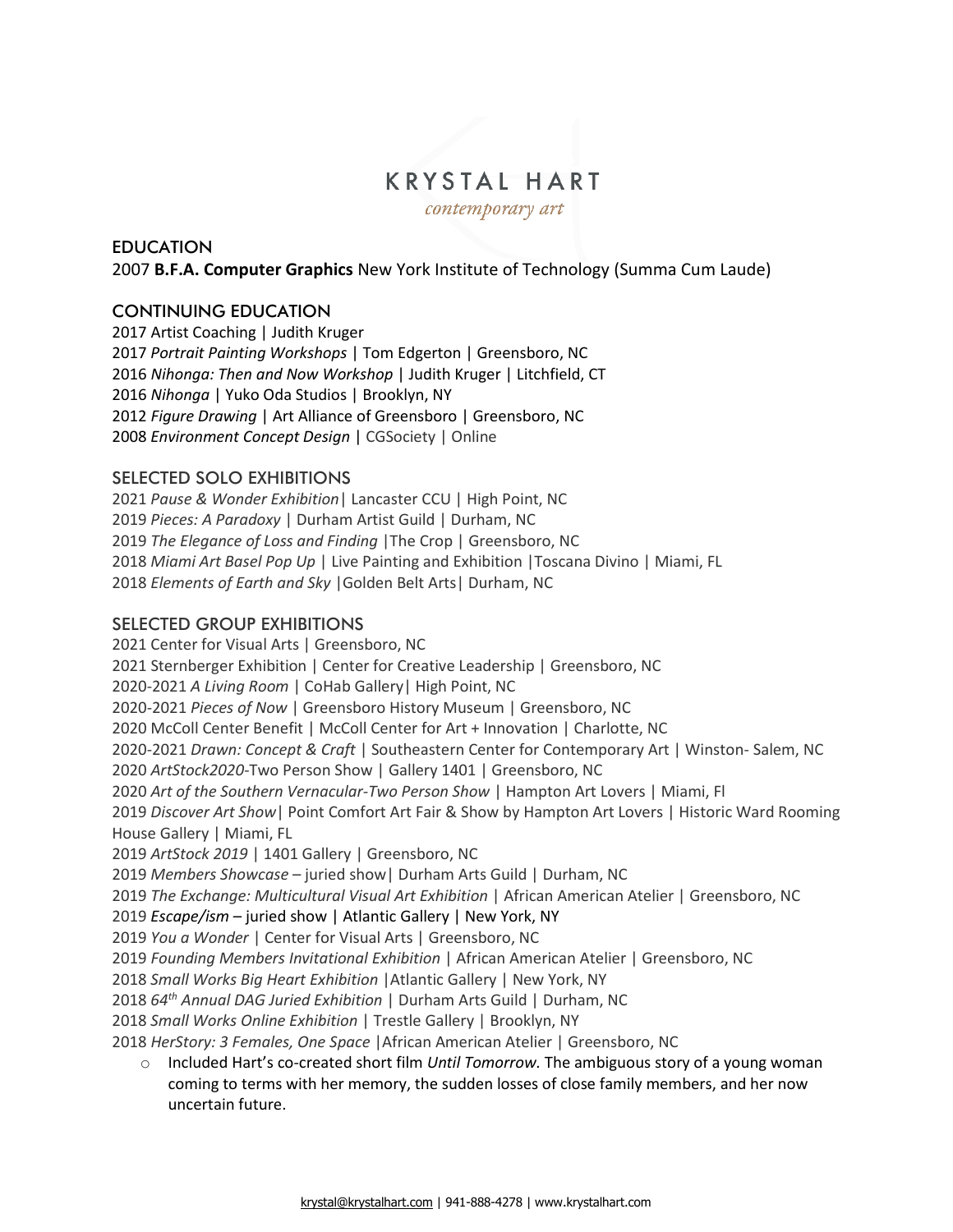2018 *Founding Members Invitational Exhibition: The Artistry of Senator Alma S Adams PHD and guests* | African American Atelier Gallery | Greensboro, NC

2017 NC Folk Festival VIP Gallery Show | Greensboro, NC

2017 *The Exchange: Multicultural Visual Art Exhibition* | African American Atelier | Greensboro, NC 2017 CVA Gallery Juried Exhibition | Center for Visual Arts | Greensboro, NC

2016 *Triad Makers Exhibition* | Center for Visual Arts | Greensboro, NC

*Love a Landmark* by *Preservation Greensboro* | Sternberger Artist Center |Greensboro, NC *Visual Poetry Walk Exhibition* | International Civil Rights Center & Museum | Greensboro, NC *Art and Dialogue: Racial Tension in America* | Green Hill Gallery, hosted by Guildford College | Greensboro, NC

o Featured *Abner's Tree,* a glass sculpture painted by Hart and her husband as a symbol of racial unity. The glass sits on a white oak base that invites viewers to see the painting juxtapose to the diverse group of people around them. The public is invited to write and stick personal offenses to the tree hewed base as acts of forgiveness and provoking community healing.

2014 *High Point Market Exhibition* | Revolution Showroom |High Point, NC

- 2011-2013 *Behind the Seen: Encounter with the Contemporary Family touring Exhibition* | North Carolina o In Partnership with NC Families United, Community Mental Health Services, The Center for
	- Mental Health Services, and the Alamance Art Alliance of North Carolina: this project involved families whose children walked through social and behavioral disorders. These works allowed to public to engage and learn about the mental health, the children effected, and their families.

2013 *Loving Our City South End Gallery Crawl* | City Light Charlotte | Charlotte, NC

2011 *August Art Oasis* | Greensboro, NC

2010, 2011 The Maypot Gallery | Greensboro, NC

2011 *25Under25 Exhibition* | African American Atelier | Greensboro, NC

2010 *25Under25* Exhibition | African American Atelier | Greensboro, NC

2009 *The Art of Enduring Exhibition* | The City Arts Factory | Orlando, FL

#### **RESIDENCIES**

2018 Master Abstraction Workshop in Residence at the Studios of Massachusetts Museum of Contemporary Art | North Adams, MA (partial scholarship honor) 2012 Limner Society Gathering | New York, NY 2009 Limner Society Gathering | Guest Artist | Orlando, FL

#### HONORS & AWARDS

2022 Artist Support Grant Recipient | North Carolia 2017 Regional Artist Grant Recipient | Greensboro, NC 2011 Regional Artist Grant Recipient | Greensboro, NC 2007 Chairperson Fine Arts Award |New York Institute of Technology | Old Westbury, NY

#### SELECTED BIBLIOGRAPHY

2021 *SHOUTOUT MIAMI* (2021, October 21). Meet Krystal Hart: Contemporary Visual Artist. From https://shoutoutmiami.com/meet-krystal-hart-contemporary-visual-artist/.

2021 Wahl, A. (2021, January 04). The Blank Canvas. Retrieved January 05, 2021, from http://www.ohenrymag.com/the-blank-canvas/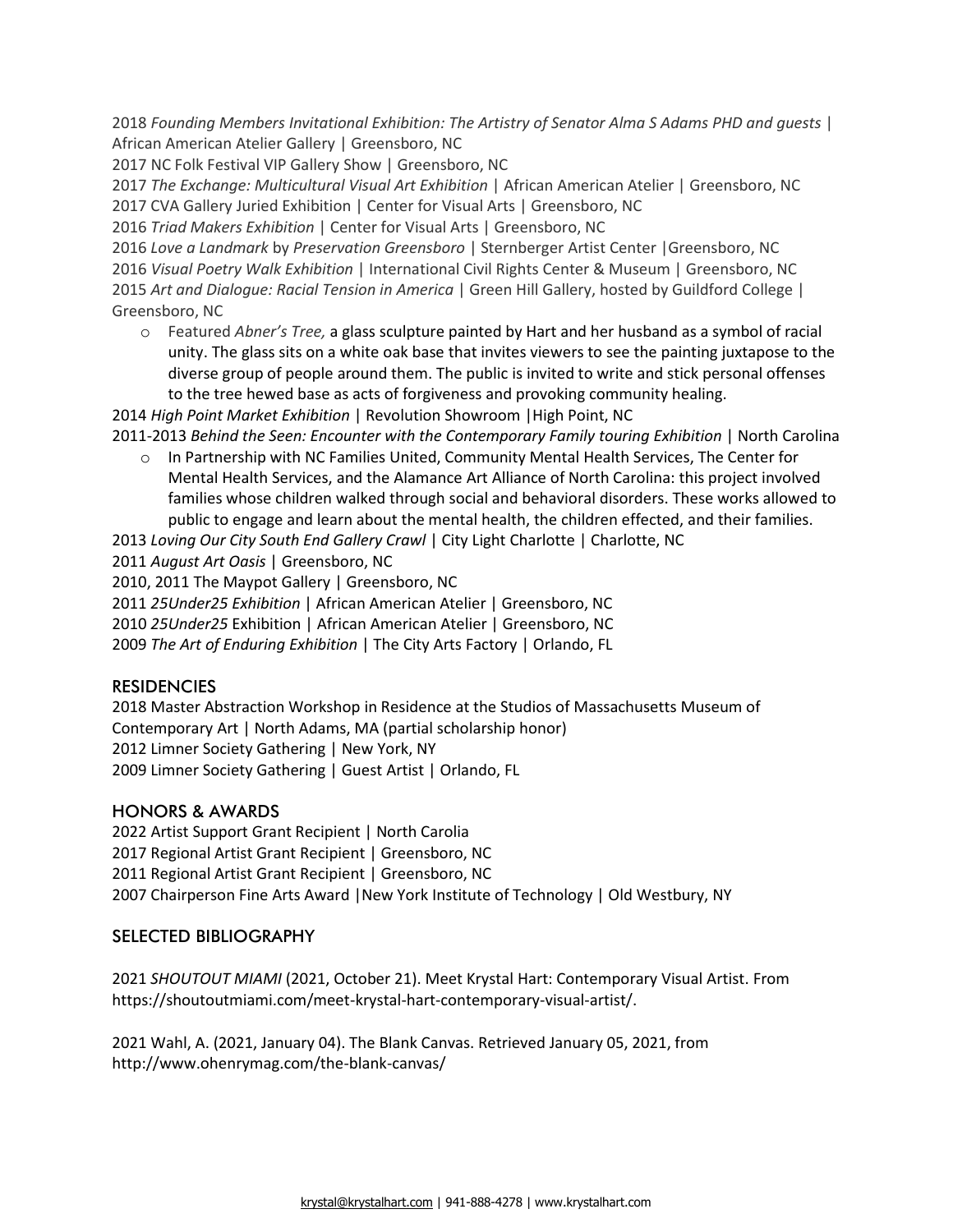2020 Wahl, A. (2020, December 04). The Essence of Being Human. Retrieved December 28, 2020, from <https://seasonsmagazinenc.com/the-essence-of-being-human/>

2020 Pieces of Now. (n.d.). Retrieved October 24, 2020, from https://greensborohistory.org/exhibitsexplore/piecesofnow

2020 Rader, T. (2020, June 23). Greensboro artist's 'Cone Care Campaign' pays it forward. Retrieved June 25, 2020, from https://www.yesweekly.com/coronavirus/greensboro-artist-s-cone-care-campaign-paysit-forward/article\_35c8deec-b5a8-11ea-97d9-970ff741af70.html

2019 Author, Guest. (2019, September 22). PIECES: A PARADOXY: Krystal Hart. Retrieved from https://www.themustardseedconspiracy.com/read/pieces-a-paradoxy.

2019 Bauer, M. D. (Ed.). (2019). *North Carolina Literary Review, Number 28, 2019* (28th ed.). UNIV OF NORTH CAROLINA Press, page 33

2019 Free Pizza Podcast. (2019, February 25). Retrieved from https://www.freepizzapodcast.com/blogpost/079-krystal-hart

2017 Briggs, H. (2017, November 5). Retrieved from

https://eventswithbriggs.wordpress.com/2017/11/05/finding-beauty-in-hard-things/

2015 Wirtheim, D. (2015, October 2). New exhibit provides platform for racial discussion. Retrieved from https://triad-city-beat.com/exhibit-provides-platform-for-racial-discussion/.

2015 Artanddialogue, GreenHill Gallery |. (2015, August 29). September 2, 2015. Retrieved from https://artanddialoguegso.wordpress.com/2015/09/02.

2012 Films, I. E. (2012, February 22). Retrieved 11AD, from https://vimeo.com/37288629.

2012 McGowan, M., & Times-News. (2012, April 29). Witnessing the power of art: Children's Mental Health Network. Retrieved from https://www.cmhnetwork.org/news/witnessing-the-power-of-art/. 2011 Myers, C. (2011, July). 25 Under 25. *GoTriad*.

# NOTED WORK, LEADERSHIP & MEMBERSHIP EXPERIENCES

2021 Picture Card Series Call of Artist | Project Development | Creative Consultant/ Project Lead | a/perture cinemas | Winston Salem, NC

2020 Artivate Summit 2020: Art + Healing |The Present Art Practice Session | Thomas Kenan Institute for the Arts | A Virtual Experience

2020 *Care Campaign* | A Covid-19 Social Practice Project | Various USA Cities

 $\circ$  Care Campaign is way to gather the community and encourage small acts of kindness by sending Hope Cards to essential workers during the covid-19 pandemic. Hope Cards were created from Hart's paintings during the stay-at-home ordinance. Mindful of the stress, and for some, trauma of the season, the small acts of kindness of gifting cards encourage community unity and nourishes hearts and minds. The aim of this project is to highlight caring for mind and heart health. It also reveals how interconnected our communities really are and our genuine need for one another.

2020 ArtsGreensboro Artist Grant | Jury Panelist | Greensboro, NC

2019 Durham Arts Guild 2020 Exhibitions | Jury Panelist | DAG Exhibit Cycle Artist Representative | Durham, NC

2019 Reflections National PTA Art Competition | Judge | USA

2019 ArtsGreensboro Grant Committee | Board Member | Greensboro, NC

2018, 2019 Durham Arts Guild | Exhibiting Member | Durham, NC

2017 ArtsGreensboro | Teaching Artist Grant | Jury Panelist | Greensboro, NC

2017 VCM Studio | Assistant Director | Greensboro, NC

2016 – Present Sternberger Artist Center (SAC) | Tenant Liaison | Greensboro, NC

2016 – Present ArtsGreensboro (SAC) Commissioner Member | Greensboro, NC

2016,2017 Center for Visual Artist | Exhibiting Member | Greensboro, NC